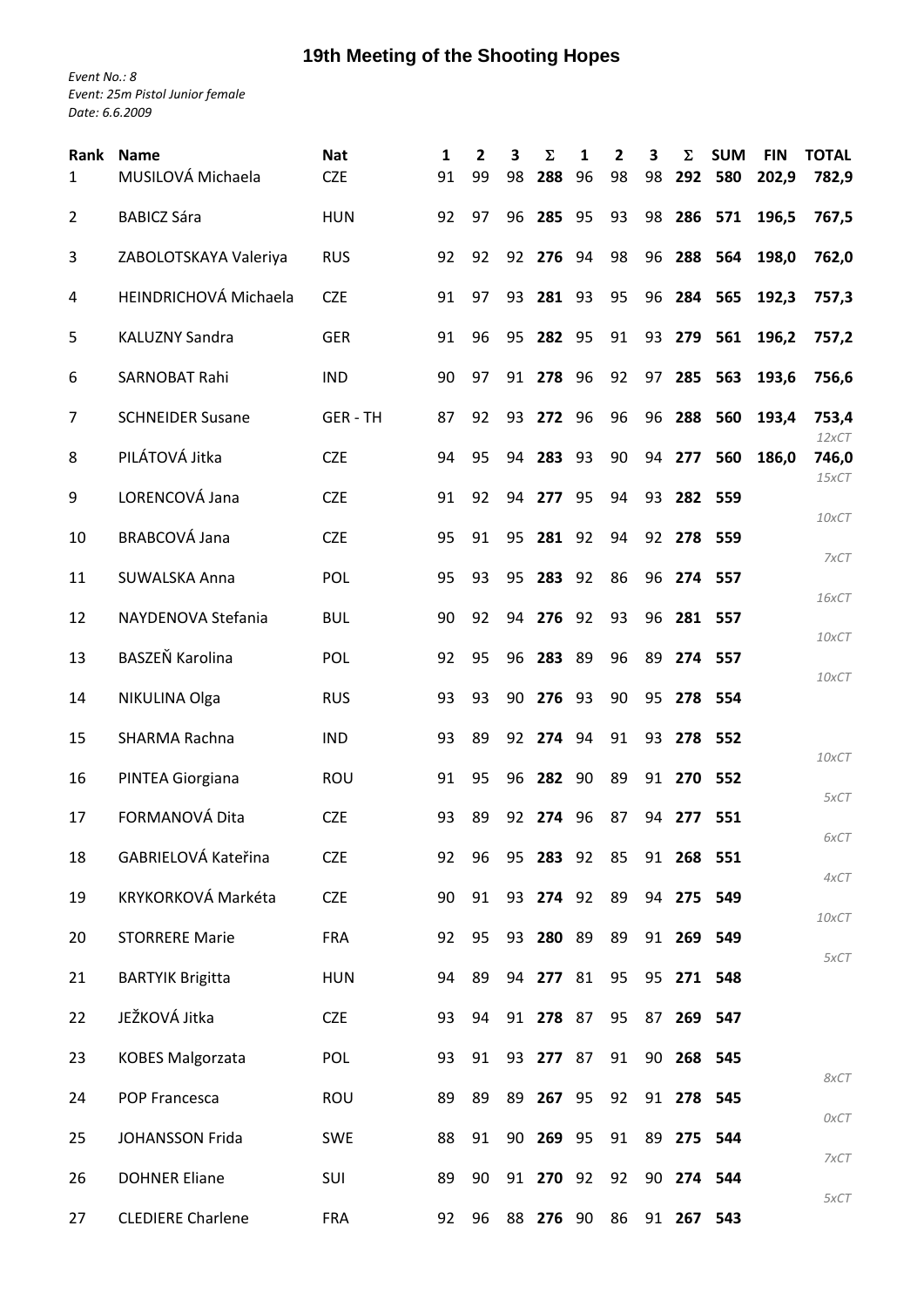| 28 | <b>NILSSON Emma</b>     | <b>SWE</b>    | 88 | 94 | 93 | 275 93    | 87 | 87       |            | 267 542 |       |
|----|-------------------------|---------------|----|----|----|-----------|----|----------|------------|---------|-------|
| 29 | JONÁKOVÁ Šárka          | CZE - Praha   | 90 | 93 |    | 95 278 91 | 91 |          | 81 263 541 |         |       |
| 30 | PATHAK Surbhi           | <b>IND</b>    | 93 | 89 | 85 | 267 92    | 90 |          | 92 274 541 |         |       |
| 31 | <b>CHAWLA Hashwin</b>   | <b>IND</b>    | 81 | 90 | 88 | 259 90    | 92 |          | 96 278 537 |         |       |
| 32 | <b>CARLSSON Johanna</b> | <b>SWE</b>    | 87 | 91 | 88 | 266 88    | 89 |          | 94 271 537 |         | 10xCT |
| 33 | <b>ALBRECHT Marit</b>   | <b>GER</b>    | 88 | 92 |    | 93 273 90 | 88 |          | 84 262 535 |         |       |
| 34 | DUSHANOVA Velislava     | <b>BUL</b>    | 87 | 86 |    | 93 266 93 | 88 |          | 86 267 533 |         |       |
| 35 | <b>MEDRALA Dominika</b> | POL - Krakow  | 86 | 91 |    | 91 268 91 | 83 |          | 90 264 532 |         |       |
| 36 | <b>TROESCHI Izabela</b> | ROU           | 86 | 84 |    | 82 252 93 | 93 |          | 94 280 532 |         |       |
| 37 | <b>KÄLLI Anette</b>     | <b>FIN</b>    | 93 | 92 |    | 97 282 90 | 85 |          | 74 249 531 |         |       |
| 38 | LOPUOVÁ Zuzana          | <b>SVK</b>    | 89 | 89 |    | 84 262 92 | 93 |          | 82 267 529 |         |       |
| 39 | PŘIBÁŇOVÁ Tereza        | CZE - Plzeň   | 85 | 87 |    | 91 263 89 | 95 |          | 82 266 529 |         | 10xCT |
| 40 | <b>CHAMBON Lucie</b>    | <b>FRA</b>    | 87 | 83 |    | 86 256 90 | 90 |          | 92 272 528 |         |       |
| 41 | <b>TERZIYSKA Ginka</b>  | <b>BUL</b>    | 92 | 87 | 88 | 267 89    | 83 | 79       | 251 518    |         |       |
| 42 | <b>MORAWIETZ Marina</b> | <b>GER-TH</b> | 91 | 87 |    | 82 260 80 | 89 |          | 87 256 516 |         |       |
| 43 | <b>SZYMANEK Sonia</b>   | POL           | 88 | 86 |    | 91 265 86 | 78 | 77       |            | 241 506 |       |
| 44 | JETCHEVA Natalia        | <b>BUL</b>    | 95 | 96 |    | 93 284 90 | 85 | $\Omega$ |            | 175 459 |       |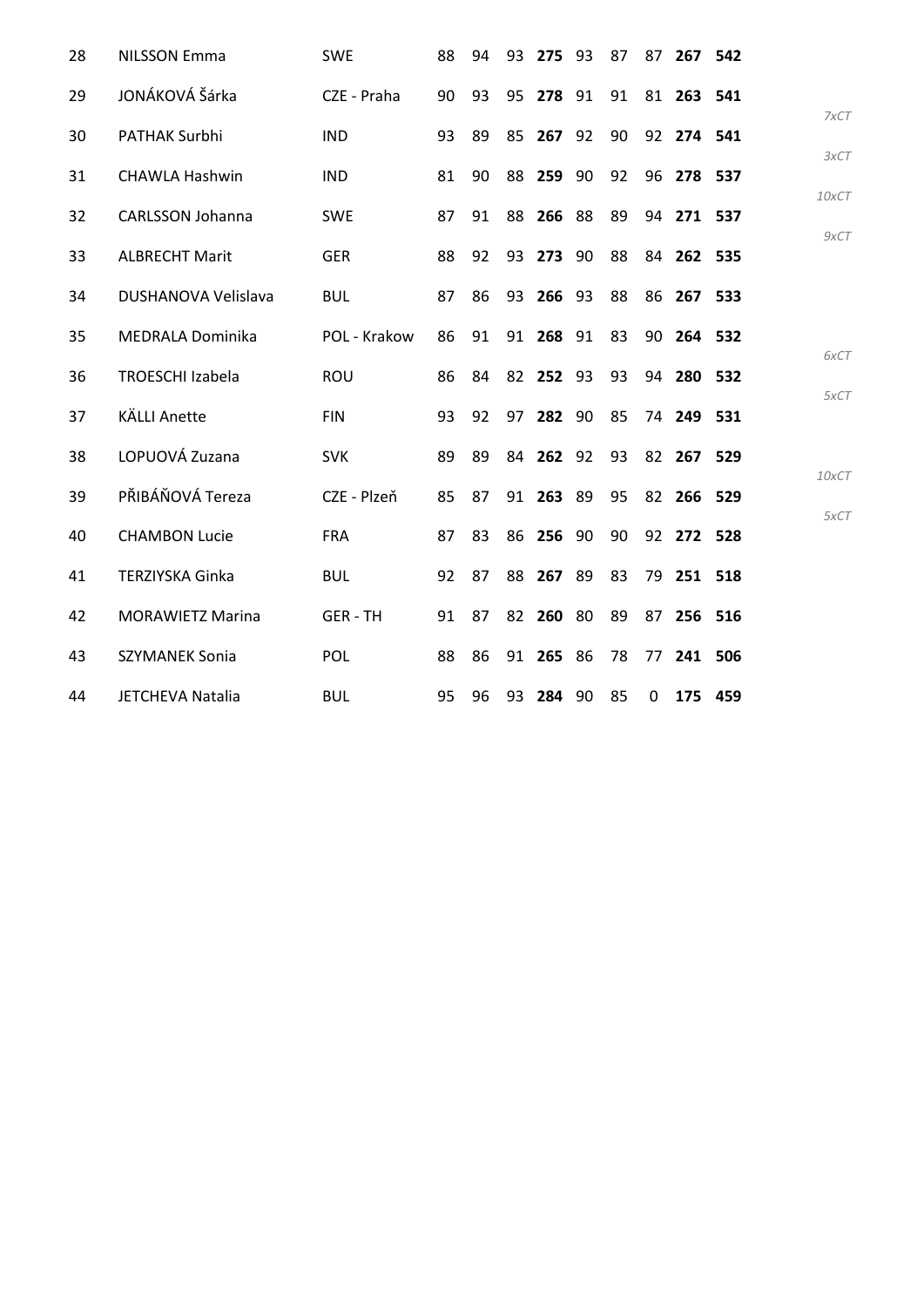## **19th Meeting of the Shooting Hopes**

*Event No.: 8 ‐ FINAL Event: 25m Pistol Junior female Date: 6.6.2009*

|                | Rank Name                    | <b>Nat</b>    | Q   |      | 2         | 3             | 4                   | 5   | 6                                         | 7       | 8   | 9             | 10       | <b>FIN</b>                            | <b>TOTAL</b> |
|----------------|------------------------------|---------------|-----|------|-----------|---------------|---------------------|-----|-------------------------------------------|---------|-----|---------------|----------|---------------------------------------|--------------|
| 1              | MUSILOVÁ Michaela            | <b>CZE</b>    | 580 |      |           |               |                     |     | 10,3 10,1 10,3 10,3 10,1 10,8 10,2 9,7    |         |     | 10,6 10,7     |          |                                       |              |
|                |                              |               |     |      | 10.4 10.4 |               |                     |     | 9,3 9,7 10,5 10,4 9,2 10,8                |         |     |               |          | 9,4 9,7 202,9                         | 782.9        |
| 2              | <b>BABICZ Sára</b>           | <b>HUN</b>    | 571 | 9.2  | 9,9       |               |                     |     | 8,8 10,6 10,0 9,3 10,5                    |         | 9,4 |               | 9.2 10.0 |                                       |              |
|                |                              |               |     | 10.9 |           |               |                     |     | 9,0 10,4 9,1 10,2 10,5 9,8 10,3           |         |     |               |          | 9,4 10,0 196,5                        | 767,5        |
| 3              | ZABOLOTSKAYA Valeriya        | <b>RUS</b>    | 564 | 9.2  |           |               |                     |     | 9,5 10,5 10,7 9,5 10,6 10,2               |         | 9,4 | 9.1           | 9.8      |                                       |              |
|                |                              |               |     |      |           |               |                     |     | 9,5 10,0 10,4 10,9 10,5 9,4 9,9 10,4 8,6  |         |     |               |          | 9,9 198,0                             | 762,0        |
| $\overline{a}$ | <b>HEINDRICHOVÁ Michaela</b> | <b>CZE</b>    | 565 | 9.4  |           |               | 9,6 10,3 10,3       |     | 8,7 9,5 9,5 10,4 10,2                     |         |     |               | 9.5      |                                       |              |
|                |                              |               |     | 10.0 |           |               |                     |     | 9,5 10,9 10,8 7,6 10,0 8,4 10,0 8,7       |         |     |               |          | $9,0$ <b>192,3</b>                    | 757.3        |
| .5.            | <b>KALUZNY Sandra</b>        | <b>GER</b>    | 561 | 9.5  |           |               |                     |     | 8,3 9,5 9,2 10,7 10,6 10,4 10,3 10,2 10,8 |         |     |               |          |                                       |              |
|                |                              |               |     | 10.3 |           | 9,2 10,2      |                     |     |                                           |         |     |               |          | 9,5 8,1 10,2 10,3 10,4 10,7 7,8 196,2 | 757.2        |
| 6              | SARNOBAT Rahi                | <b>IND</b>    | 563 |      |           | 10,7 10,0 9,5 |                     |     | 9,3 10,4 7,7 9,3 10,6 10,3                |         |     |               | 9,9      |                                       |              |
|                |                              |               |     | 10.2 |           | 7,9 10,7      |                     |     |                                           |         |     |               |          | 8,0 10,3 9,7 10,3 10,1 10,2 8,5 193,6 | 756.6        |
| 7              | <b>SCHNEIDER Susane</b>      | <b>GER-TH</b> | 560 | 7.5  |           | 9,7 10,1 10,3 |                     |     | 9,8 10,2 10,6                             |         |     | 9,1 10,3 10,3 |          |                                       |              |
|                |                              |               |     |      |           |               | 10,0 10,3 10,4 10,2 | 9,1 |                                           | 8,2 8,2 |     |               |          | 8,6 10,1 10,4 193,4                   | 753,4        |
| 8              | PILÁTOVÁ Jitka               | <b>CZE</b>    | 560 | 10,5 | 9,8       | 9,5           | 9,8                 | 8,4 | 8,9                                       | 9,5     | 9,1 |               | 9,5 10,8 |                                       |              |
|                |                              |               |     | 8,5  | 8,2       |               | 9,0 10,5            | 7,5 | 8,3                                       | 9,9     | 9,6 | 9,5           |          | $9,2$ 186,0                           | 746.0        |